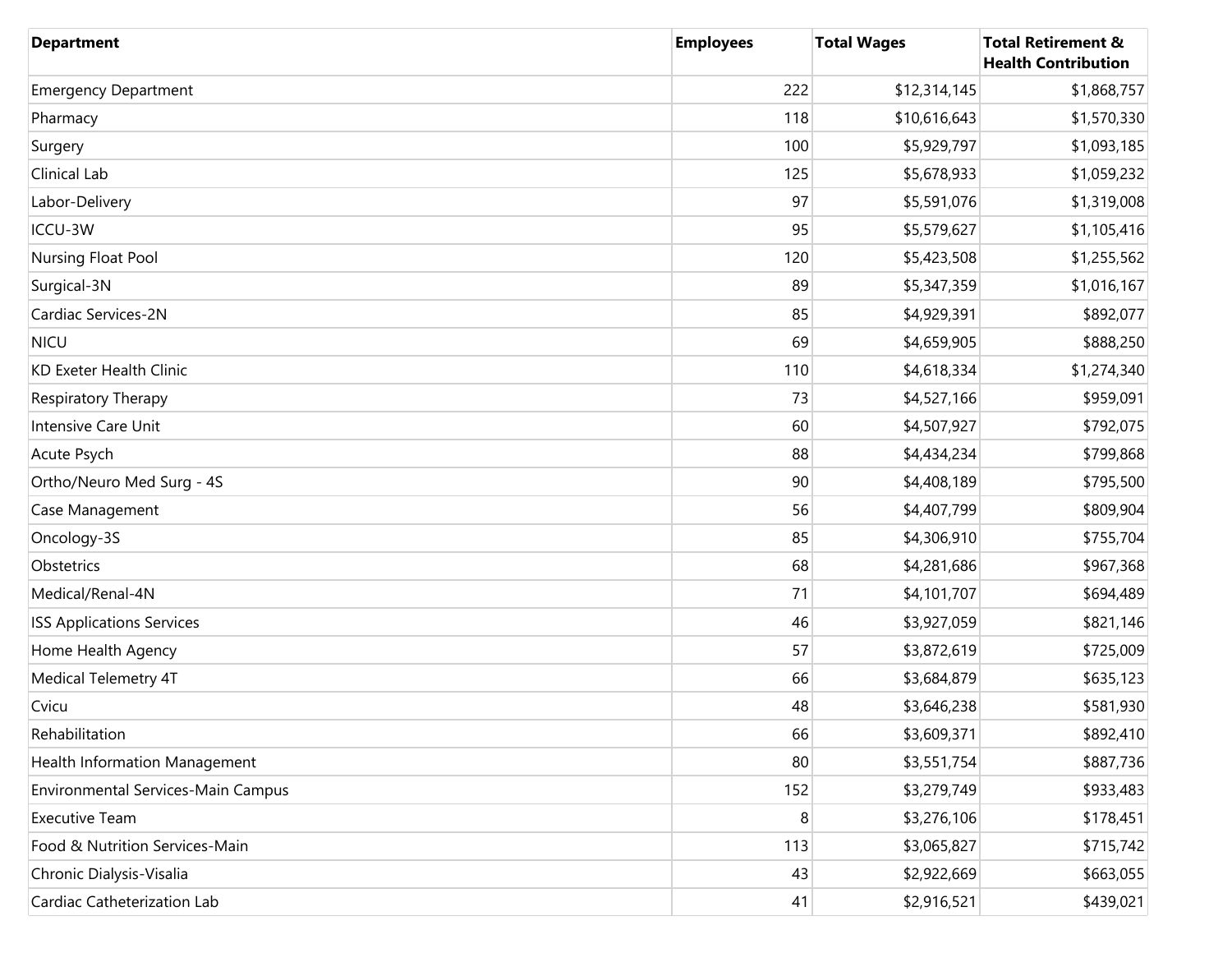| Hospice                                 | 44  | \$2,796,079 | \$538,939 |
|-----------------------------------------|-----|-------------|-----------|
| Sub Acute - Chc                         | 56  | \$2,779,709 | \$671,632 |
| Medical/Surgical-2S                     | 52  | \$2,687,601 | \$605,667 |
| <b>ISS Technical Services</b>           | 40  | \$2,601,721 | \$565,588 |
| Throughput                              | 19  | \$2,494,913 | \$340,860 |
| Radiology Diagnostic                    | 52  | \$2,395,453 | \$469,549 |
| Clinical In-service Ed                  | 23  | \$2,207,196 | \$394,721 |
| Finance                                 | 27  | \$1,847,452 | \$371,109 |
| <b>GME-Emergency Medicine</b>           | 42  | \$1,829,672 | \$473,998 |
| Patient & Family Services               | 37  | \$1,825,835 | \$300,964 |
| Security                                | 49  | \$1,796,377 | \$401,072 |
| Private Homecare                        | 167 | \$1,779,637 | \$268,123 |
| Ambulatory Surgery Center-Asc           | 29  | \$1,754,807 | \$368,741 |
| The Lifestyle Center                    | 102 | \$1,690,687 | \$385,387 |
| O/P Rehabilitation-Ccpts                | 42  | \$1,682,328 | \$362,236 |
| Dialysis-Acute                          | 20  | \$1,669,148 | \$320,304 |
| <b>Srcc Radiation Oncology Services</b> | 18  | \$1,609,826 | \$275,431 |
| Human Resources                         | 26  | \$1,565,906 | \$326,637 |
| Cardiovascular Care Unit                | 20  | \$1,556,576 | \$369,413 |
| <b>Patient Financial Services</b>       | 37  | \$1,543,826 | \$408,431 |
| Pt-KDmc                                 | 37  | \$1,512,469 | \$212,767 |
| Computed Tomographic                    | 29  | \$1,475,737 | \$240,768 |
| Pediatrics                              | 27  | \$1,447,387 | \$264,336 |
| <b>Transitional Care Services</b>       | 28  | \$1,447,294 | \$369,172 |
| Maintenance                             | 28  | \$1,395,901 | \$381,911 |
| Non-Invasive Cardio Services            | 20  | \$1,393,576 | \$267,787 |
| <b>Broderick Pavilion-Surgical</b>      | 25  | \$1,377,189 | \$283,256 |
| <b>Quality And Patient Safety</b>       | 17  | \$1,331,498 | \$283,761 |
| <b>Srcc Medical Oncology Services</b>   | 28  | \$1,318,749 | \$469,818 |
| <b>ISS Clinical Informatics</b>         | 18  | \$1,287,419 | \$253,671 |
| <b>Bed Allocation</b>                   | 15  | \$1,251,965 | \$200,650 |
| Documentation                           | 14  | \$1,247,882 | \$253,684 |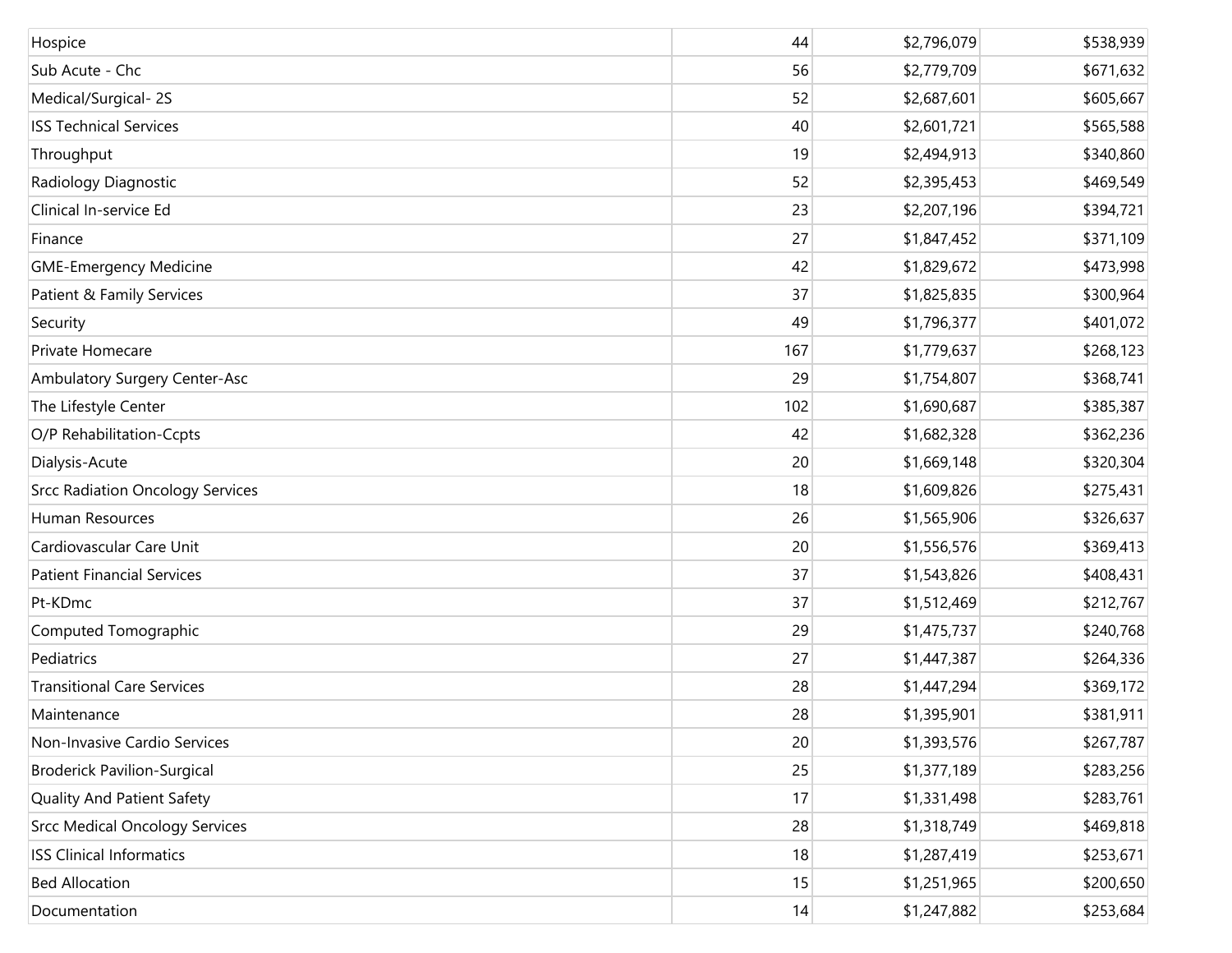| <b>Utilization Management</b>       | 30             | \$1,217,171 | \$297,852 |
|-------------------------------------|----------------|-------------|-----------|
| <b>Patient Access</b>               | 39             | \$1,189,395 | \$381,440 |
| Endoscopy                           | 18             | \$1,160,364 | \$222,510 |
| O/P Rehabilitation Services         | 17             | \$1,157,024 | \$179,066 |
| Surgery-Cardiac                     | 14             | \$1,150,055 | \$254,254 |
| <b>GME-Family Medicine</b>          | 27             | \$1,109,332 | \$259,630 |
| O/P Pharmacy-Clinics                | 10             | \$1,102,686 | \$144,484 |
| <b>KDMF Laboratory</b>              | 25             | \$1,101,730 | \$222,971 |
| <b>Construction Services</b>        | 16             | \$1,089,804 | \$246,989 |
| Administration-Apn                  | 9              | \$1,086,766 | \$175,711 |
| Nursing Admin                       | 10             | \$1,082,616 | \$177,998 |
| Rapid Response Team                 | 9              | \$1,072,472 | \$182,649 |
| <b>Urgent Care</b>                  | 31             | \$1,048,899 | \$276,822 |
| Cv Iccu-3T                          | 21             | \$1,025,067 | \$137,742 |
| <b>KDMF Administration</b>          | 9              | \$988,614   | \$129,727 |
| Labor Triage                        | 11             | \$973,237   | \$250,654 |
| Human Resources-Separation          | $\overline{7}$ | \$963,413   | \$64,384  |
| GME-Psychiatry                      | 22             | \$956,102   | \$247,211 |
| Ultrasonography                     | 13             | \$940,210   | \$140,889 |
| <b>KDMF Radiology</b>               | 13             | \$933,597   | \$207,881 |
| Precert & Benefits Verification     | 29             | \$924,580   | \$341,169 |
| Administration-KDmhh                | 21             | \$919,071   | \$147,537 |
| P.A.C.U.                            | 10             | \$910,847   | \$151,299 |
| Pt-KDrh                             | 23             | \$902,246   | \$161,833 |
| <b>Sterile Processing</b>           | 26             | \$900,738   | \$239,285 |
| <b>Central Logistics</b>            | 25             | \$886,531   | \$206,860 |
| Laundry & Linen                     | 32             | \$870,559   | \$282,843 |
| Kdmf Pt. Finance                    | 21             | \$855,838   | \$239,627 |
| KDh Home Infusion Pharmacy          | 12             | \$833,600   | \$173,156 |
| Patient Access-Emergency Department | 24             | \$762,048   | \$238,747 |
| <b>Patient Transfer Services</b>    | 35             | \$757,065   | \$147,541 |
| Sleep Center                        | 13             | \$744,263   | \$159,799 |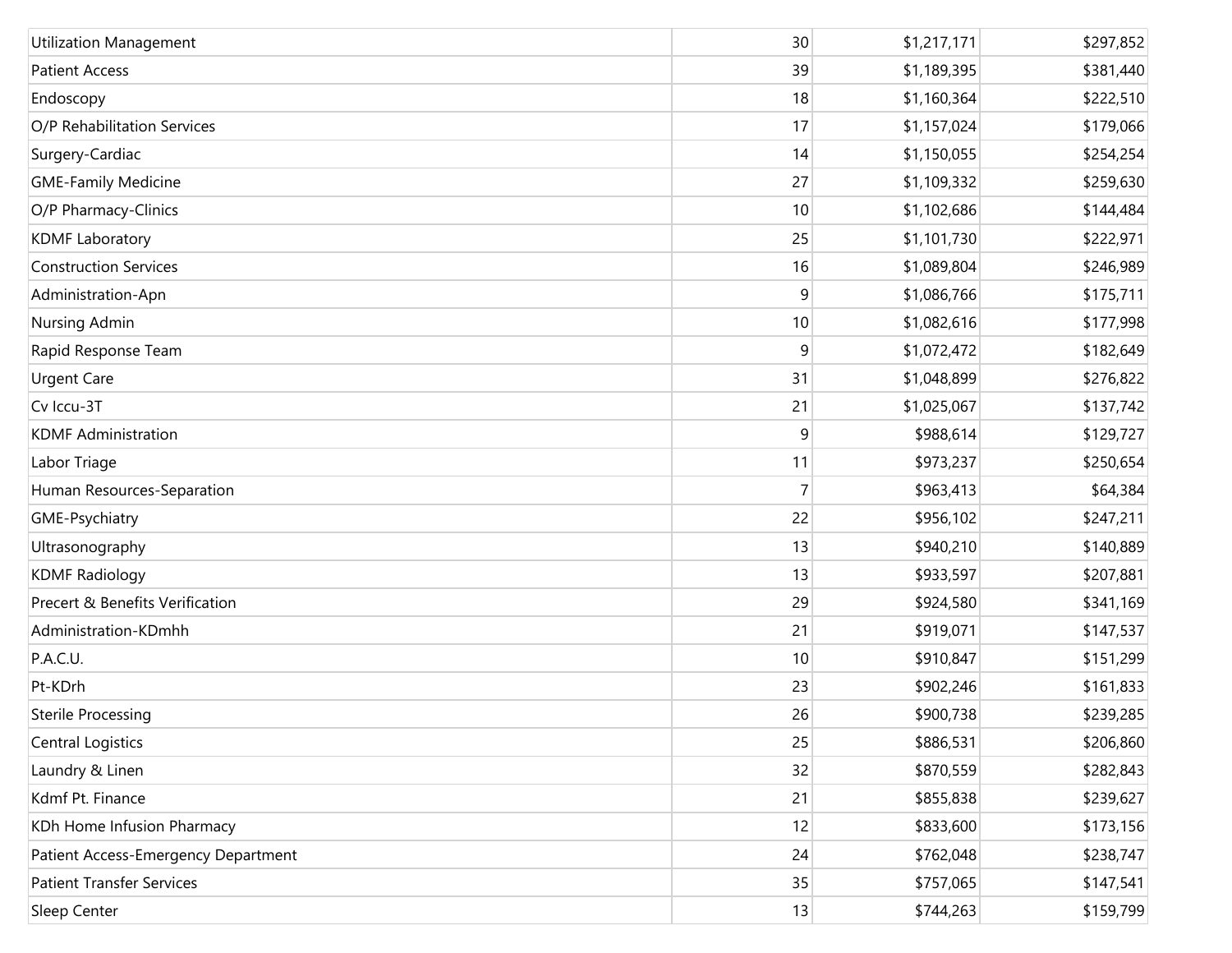| Kaweah Kids Center                | 32             | \$737,699 | \$291,034 |
|-----------------------------------|----------------|-----------|-----------|
| <b>Clinical Engineering</b>       | 12             | \$734,201 | \$189,081 |
| Critical Care Services Admin.     | 5              | \$695,189 | \$85,894  |
| Nuclear Medicine                  | 13             | \$664,617 | \$72,549  |
| <b>Hand Center</b>                | 14             | \$653,855 | \$101,419 |
| <b>MRI</b>                        | 10             | \$644,611 | \$105,095 |
| GME-Surgery                       | 16             | \$628,195 | \$134,701 |
| Patient Access-Ucc/Spc            | 27             | \$621,428 | \$151,752 |
| <b>GME-Transitional Year</b>      | 23             | \$620,399 | \$128,294 |
| <b>Monitor Tech Services</b>      | 18             | \$616,098 | \$204,989 |
| <b>KDMF Information Systems</b>   | 10             | \$585,334 | \$124,582 |
| KDMF Quick Care-Ben Maddox        | 18             | \$576,002 | \$154,415 |
| Administration-Chc                | 10             | \$574,812 | \$126,809 |
| <b>Employee Pharmacy</b>          | $\overline{7}$ | \$570,133 | \$122,710 |
| <b>Breast Center</b>              | $\overline{7}$ | \$568,918 | \$107,607 |
| <b>GME</b> - Administration       | 12             | \$555,901 | \$122,863 |
| Ot-KDrh                           | 14             | \$549,254 | \$58,404  |
| Radiology- Chc                    | 9              | \$542,522 | \$97,648  |
| KD Lindsay Health Clinic          | 11             | \$535,143 | \$145,927 |
| <b>Infection Control Services</b> | $\overline{7}$ | \$534,147 | \$107,597 |
| Interpreter Services              | 20             | \$530,158 | \$110,202 |
| Marketing                         | 8              | \$529,521 | \$141,515 |
| <b>Wound Care Services</b>        | 8              | \$521,546 | \$96,971  |
| Chronic Disease Management Clinic | 10             | \$519,293 | \$94,266  |
| Trauma Program                    | 8              | \$512,559 | \$116,281 |
| <b>Medical Staff Services</b>     | $\overline{7}$ | \$504,331 | \$131,178 |
| KD Dinuba Health Clinic           | 14             | \$491,103 | \$112,419 |
| Cash Posting                      | 12             | \$458,045 | \$165,574 |
| <b>KDMF Pediatrics</b>            | 15             | \$451,863 | \$217,679 |
| Sequoia Integrated Health         | 4              | \$449,636 | \$68,121  |
| Finance - Managed Care            | $\overline{7}$ | \$445,229 | \$131,262 |
| Service Call Center               | 19             | \$432,350 | \$119,301 |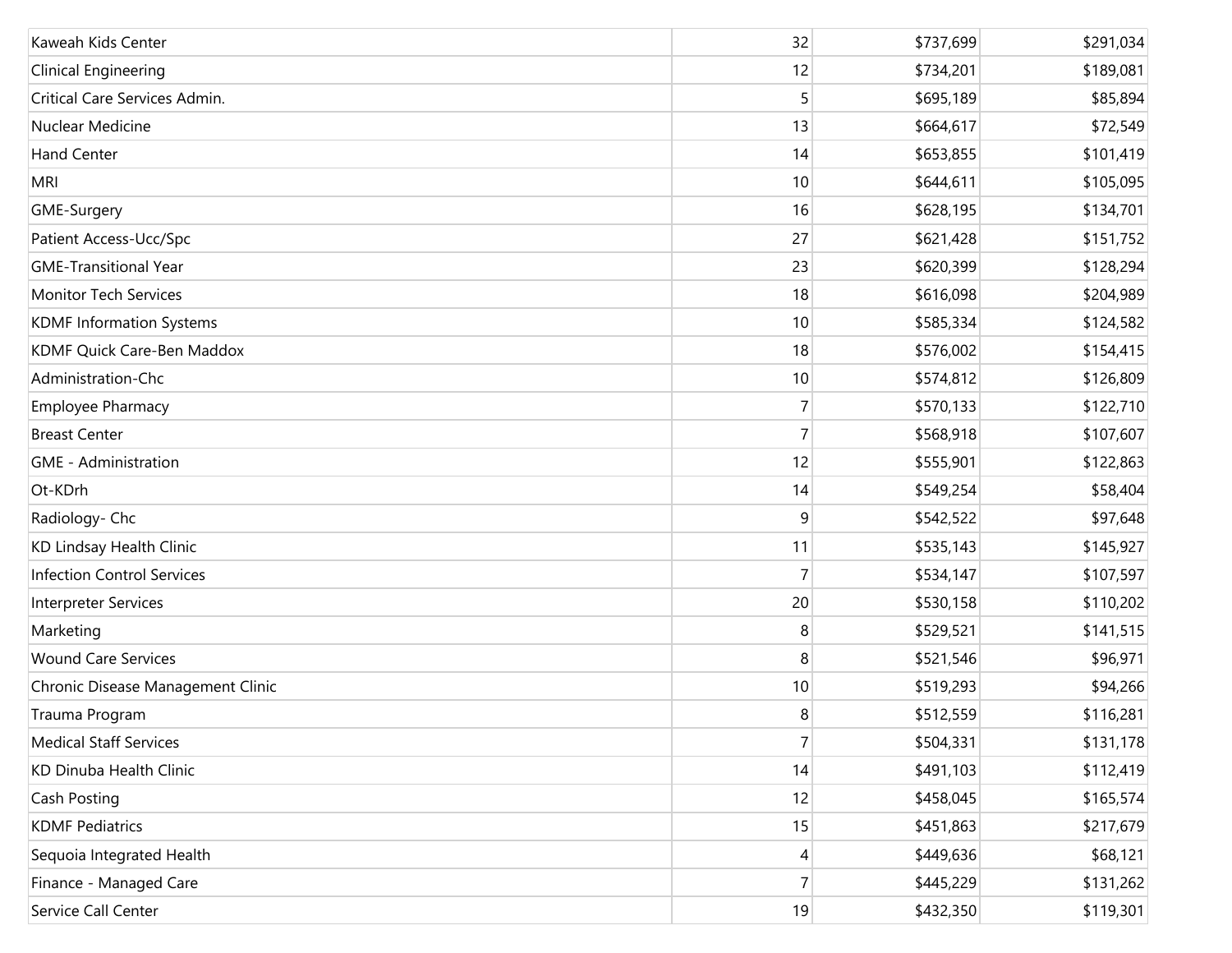| Cardiovascular Co-Management Program | 6  | \$430,166 | \$128,022 |
|--------------------------------------|----|-----------|-----------|
| KDMF Health Information Manage       | 14 | \$429,408 | \$131,573 |
| KD Sequoia Cardiology Clinic         | 11 | \$422,854 | \$77,273  |
| <b>KDMF Coding Specialist</b>        | 10 | \$417,264 | \$83,918  |
| Srcc Radiation Onc- Hanford          | 6  | \$415,314 | \$81,806  |
| Ot-KDmc                              | 7  | \$414,652 | \$49,488  |
| Food & Nutrition Services-West       | 19 | \$413,498 | \$105,301 |
| Materials Management                 | 8  | \$407,257 | \$69,488  |
| Specialty Home Care                  | 17 | \$406,822 | \$49,036  |
| Orthopedic Co-Management             | 3  | \$390,780 | \$59,465  |
| O/P Rehabilitation-Exeter            | 8  | \$390,550 | \$88,597  |
| Kdmf Family Practice                 | 14 | \$387,127 | \$101,006 |
| <b>Employee Health Services</b>      |    | \$379,472 | \$95,377  |
| Palliative Care                      | 4  | \$368,280 | \$56,712  |
| Administration - KDRH                | 4  | \$367,368 | \$69,001  |
| KD Woodlake Health Clinic            | 8  | \$366,164 | \$72,730  |
| <b>Business Services-KDRH</b>        | 14 | \$364,525 | \$122,619 |
| Compliance Program                   | 3  | \$362,769 | \$68,970  |
| Telesitter/Monitor Tech              | 12 | \$357,246 | \$72,005  |
| Acute Wound Care Dept.               | 4  | \$356,938 | \$70,663  |
| Food & Nutrition Services-South      | 11 | \$356,541 | \$89,096  |
| Risk Management                      | 4  | \$355,428 | \$85,374  |
| KD Family Medicine Center-Gme        | 14 | \$352,231 | \$115,056 |
| Diabetic Clinic                      | 4  | \$341,752 | \$74,411  |
| Medicare Billing                     | 9  | \$338,055 | \$145,957 |
| <b>Audit And Consulting Services</b> | 3  | \$330,039 | \$58,537  |
| <b>Administration-Renal Services</b> | 3  | \$327,512 | \$64,134  |
| <b>KDMF Internal Medicine</b>        | 11 | \$325,101 | \$135,704 |
| GME-Anesthesiology                   | 8  | \$323,577 | \$47,003  |
| Office Of Research                   | 4  | \$317,057 | \$55,515  |
| Prime Projects                       | 5  | \$308,813 | \$89,346  |
| Co-Generation Plant                  | 6  | \$306,960 | \$85,313  |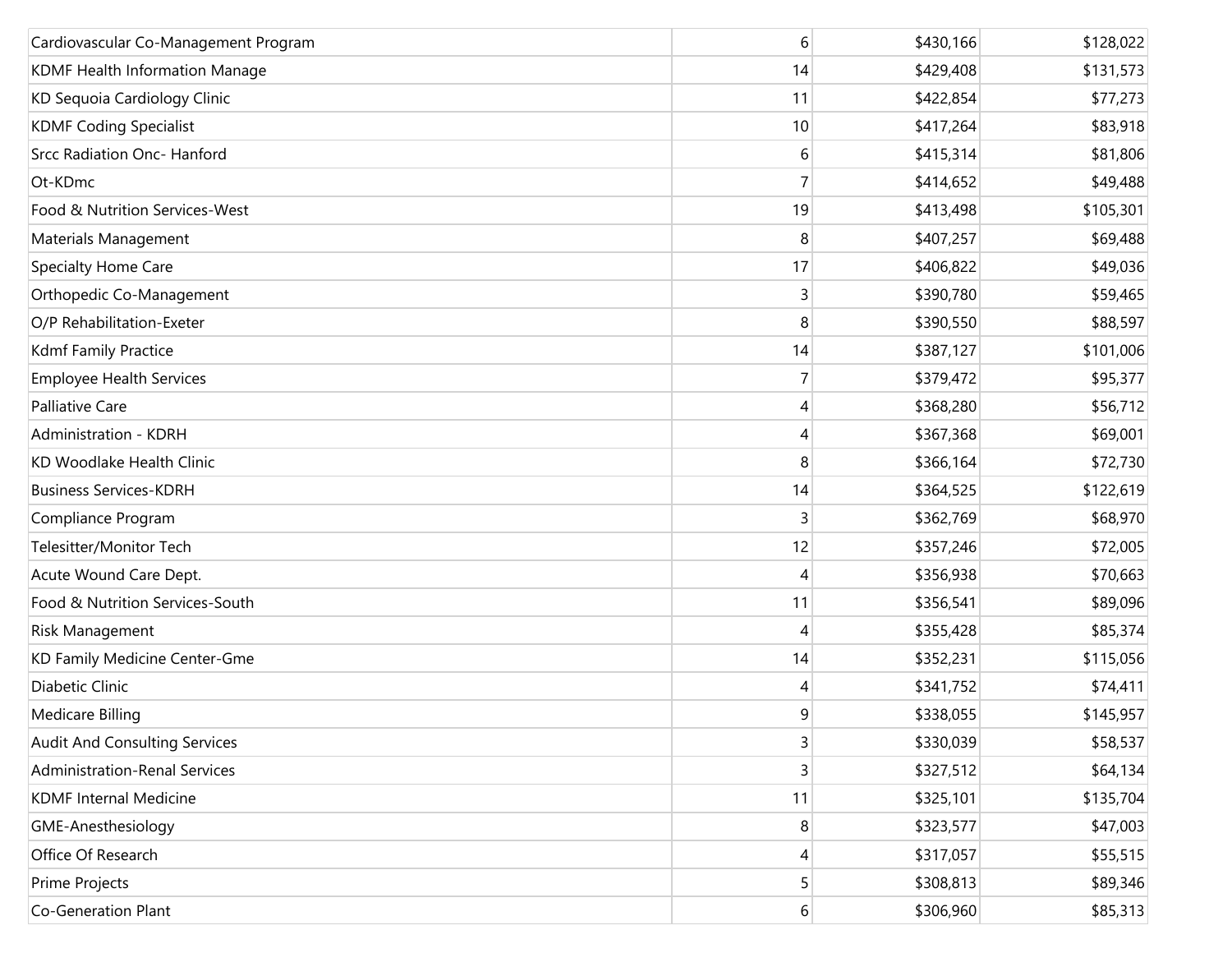| <b>Commercial Billing</b>                 | 8        | \$301,527 | \$96,644  |
|-------------------------------------------|----------|-----------|-----------|
| <b>Centralized Scheduling</b>             | 8        | \$299,323 | \$103,363 |
| Government Billing                        | 8        | \$297,864 | \$109,962 |
| <b>KDMF Cardiology</b>                    | 8        | \$295,380 | \$96,445  |
| O\P Rehabilitation-Dinuba                 | 6        | \$291,769 | \$39,048  |
| Nursery                                   | 8        | \$291,048 | \$93,311  |
| O/P Rehabilitation - Llopt                | 8        | \$287,363 | \$52,325  |
| <b>SRCC Medical Oncology-Hanford</b>      | 6        | \$285,078 | \$90,415  |
| Employee Assistance Program               | 3        | \$278,140 | \$51,592  |
| Kdmf Quick Care                           | 11       | \$270,872 | \$86,194  |
| Kaweah Care Services                      | 3        | \$269,002 | \$57,694  |
| Radiology - KDIC                          | 5        | \$268,891 | \$56,563  |
| Community Outreach                        | 4        | \$266,606 | \$88,022  |
| Organizational Development                | 3        | \$265,332 | \$33,839  |
| <b>Environmental Services-West Campus</b> | 9        | \$264,599 | \$60,463  |
| <b>Ed Frequent Users</b>                  | 9        | \$264,443 | \$137,020 |
| Admin-Population Health                   | 2        | \$260,263 | \$38,424  |
| <b>KDMF Float Pool</b>                    | 15       | \$259,302 | \$77,338  |
| <b>Infusion Services</b>                  | 3        | \$254,589 | \$63,981  |
| <b>Facilities Projects</b>                | 2        | \$236,403 | \$37,774  |
| Cat Scan - KDic                           | 3        | \$231,699 | \$69,801  |
| Nursing Admin - Mch                       | 2        | \$229,096 | \$41,416  |
| Capd/Ccpd Maintenance                     | 3        | \$227,267 | \$37,151  |
| Maintenance-KDRH                          | 4        | \$225,942 | \$70,276  |
| Admin-Med/Surg Services                   | 3        | \$224,915 | \$22,916  |
| MRI - KDIC                                | 4        | \$224,770 | \$30,975  |
| Chaplain Services                         | 6        | \$224,659 | \$71,620  |
| Ultrasound - KDIC                         | 3        | \$223,934 | \$38,014  |
| Critical Care Float Pool                  | 8        | \$221,996 | \$19,991  |
| KDMF Urology-South                        | 6        | \$213,920 | \$64,565  |
| Transitional Care - Ortho                 | 2        | \$213,714 | \$38,223  |
| <b>Medical Transportation</b>             | $6 \mid$ | \$212,493 | \$31,165  |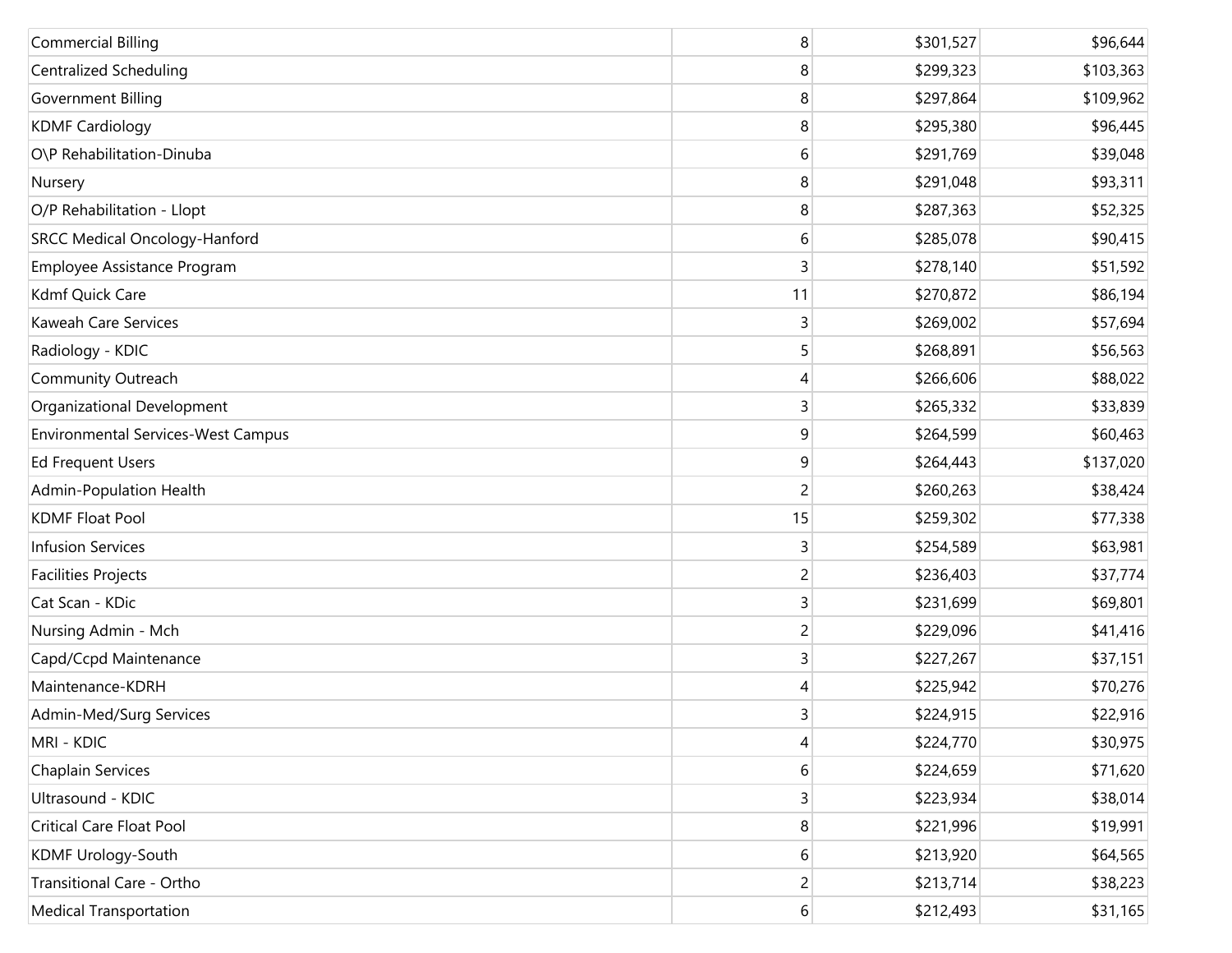| St-KDmc/Tcs                           | 5              | \$206,782 | \$34,132 |
|---------------------------------------|----------------|-----------|----------|
| <b>KDMF Orthopedics</b>               | 6              | \$206,386 | \$72,543 |
| Hospice Chaplaincy                    | 4              | \$197,079 | \$46,834 |
| Hospital Admin                        | 3              | \$195,883 | \$49,898 |
| <b>KDMF Finance</b>                   | 4              | \$195,812 | \$37,137 |
| Urgent Care Center - Demaree          | 6              | \$192,275 | \$62,982 |
| <b>KDMF Pt. Access</b>                | 6              | \$182,556 | \$98,381 |
| <b>KDMF Physical Therapy</b>          | 8              | \$180,842 | \$52,131 |
| <b>KDMF Authorizations</b>            | 6              | \$177,096 | \$24,476 |
| Imaging Center Reg                    | 6              | \$176,069 | \$48,020 |
| Pi Stroke Program                     | 2              | \$171,537 | \$45,954 |
| Anesthesiology                        | 5              | \$169,067 | \$68,966 |
| Safety - HICS                         | 4              | \$165,530 | \$39,752 |
| St-KDrh                               | 6              | \$162,296 | \$10,433 |
| Medical/Surgical Of-le                | 4              | \$156,563 | \$29,577 |
| <b>PICC Procedures</b>                | 2              | \$155,005 | \$21,976 |
| <b>Customer Service</b>               | 5              | \$154,226 | \$44,109 |
| <b>KDMF Dermatology</b>               | 7              | \$151,491 | \$57,326 |
| Credit & Collection                   | 5              | \$149,586 | \$52,877 |
| Cardiac Rehabilitation                | 3              | \$147,770 | \$23,728 |
| <b>Environmental Svc-South Campus</b> | 6              | \$147,591 | \$58,898 |
| <b>KDMF Maintenance</b>               | 2              | \$146,540 | \$38,239 |
| <b>KD Neurosciences Center</b>        | 5              | \$136,042 | \$36,390 |
| Development                           | 3              | \$132,476 | \$32,810 |
| <b>KDMF ENT</b>                       | 4              | \$130,897 | \$57,367 |
| Kdmf Urology-North                    | 3              | \$130,842 | \$41,175 |
| EEG                                   | 3              | \$130,376 | \$16,233 |
| Physician Recruitment                 | 2              | \$125,582 | \$34,395 |
| <b>Surgery Robotics</b>               | $\overline{c}$ | \$124,302 | \$20,806 |
| Radiology- Ucc Demaree                | 3              | \$119,493 | \$17,337 |
| <b>KDMF Sleep Lab</b>                 | $\overline{c}$ | \$118,133 | \$26,283 |
| KDMF Cardio Center - Tulare           | 4              | \$114,001 | \$51,025 |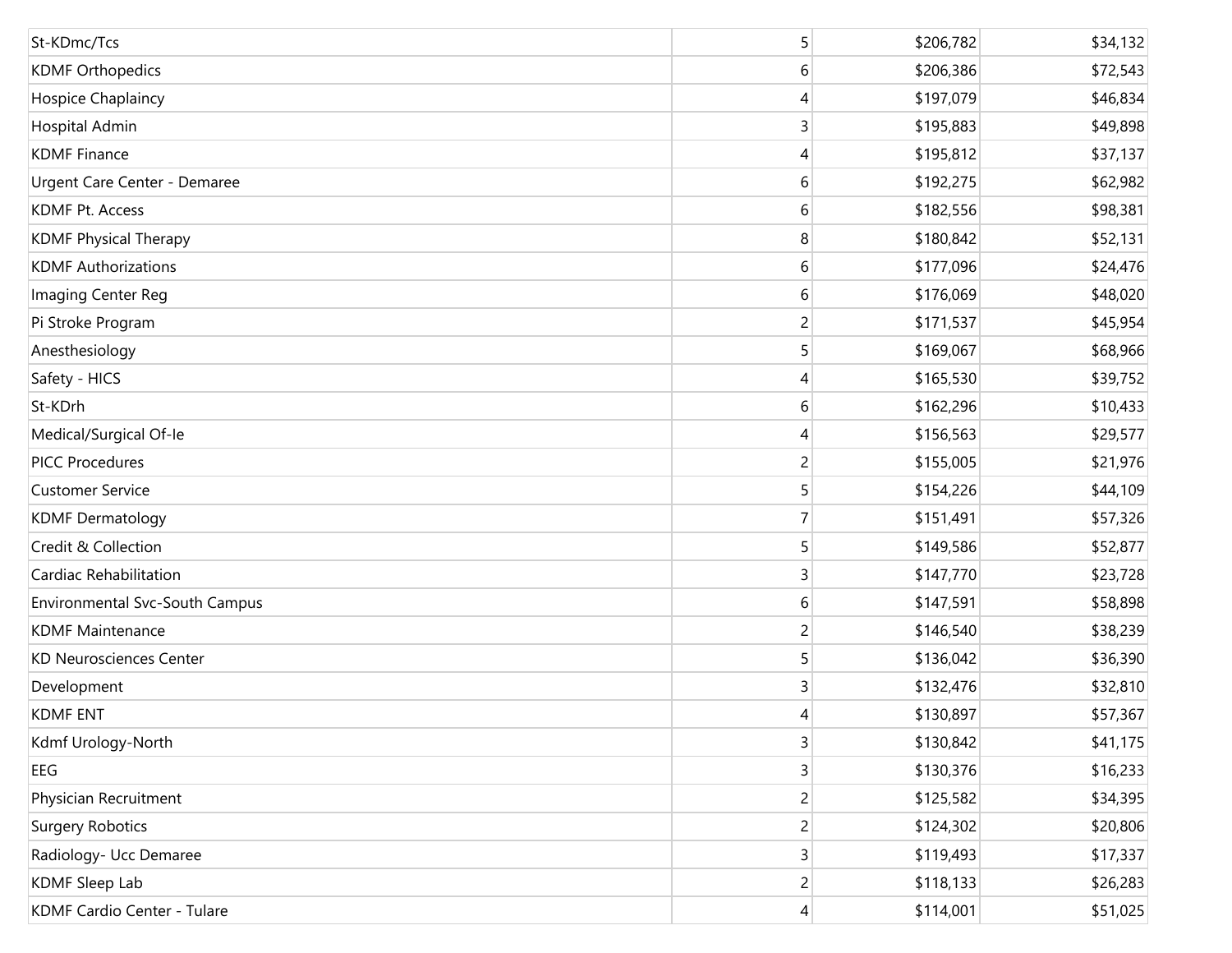| Promotora Outreach                | 6              | \$108,673 | \$51,816 |
|-----------------------------------|----------------|-----------|----------|
| <b>Order Processing Center</b>    | 4              | \$103,374 | \$16,401 |
| <b>KDMF Podiatry</b>              | 3              | \$96,293  | \$29,106 |
| Mail Room Services                | 5              | \$94,456  | \$38,314 |
| <b>KDMF Surgery</b>               | 3              | \$93,981  | \$29,523 |
| KDMF Internal Med First Floor     | 2              | \$92,001  | \$30,842 |
| Volunteer Guild                   | 6              | \$87,624  | \$10,656 |
| <b>KDMF Central Logistics</b>     | 4              | \$80,155  | \$36,005 |
| Pulmonary Function (Lab)          |                | \$76,869  | \$26,144 |
| Light Duty                        | 13             | \$73,523  | \$12,572 |
| Pharmacy Residency                | 3              | \$72,075  | \$5,612  |
| <b>Community Engagement</b>       |                | \$71,010  | \$5,007  |
| <b>KDMF Plastic Surgery</b>       | $\overline{2}$ | \$70,552  | \$15,796 |
| Medical Library                   |                | \$70,074  | \$10,834 |
| KDMF Neurology 2Nd Floor          | $\overline{c}$ | \$61,775  | \$38,259 |
| <b>KDMF Wellness Center</b>       | 2              | \$60,402  | \$29,735 |
| <b>Media Relations</b>            |                | \$58,564  | \$25,053 |
| Maternal Child Health Flex Team   | 3              | \$55,712  | \$22,912 |
| <b>KDMF Gastro</b>                | 2              | \$53,723  | \$32,307 |
| Maintenance-Chc                   |                | \$51,497  | \$16,541 |
| Pharmacy 340B Administration      |                | \$50,482  | \$8,724  |
| KDMF Pulmonomoly - North          |                | \$48,958  | \$6,159  |
| KDMF Obstetrics\Gynecology        | $\overline{c}$ | \$48,875  | \$8,226  |
| Pharmacy Residency-Program 2      |                | \$45,916  | \$6,150  |
| Strategy & Business Development   | 1              | \$45,515  | \$21,587 |
| Lynn Havard MirvISS Ed Center     |                | \$42,865  | \$23,453 |
| Snap Ed Grant                     |                | \$38,864  | \$16,322 |
| Nursery Nook-Lactation Store      | $\overline{c}$ | \$37,548  | \$6,117  |
| <b>KDMF Allergy</b>               |                | \$34,066  | \$16,319 |
| <b>Integrated Fitness</b>         |                | \$31,292  | \$22,741 |
| <b>KDMF</b> Endocrinology         |                | \$30,972  | \$22,630 |
| <b>Srcc Radiation Onc Billing</b> | 1              | \$30,706  | \$7,234  |